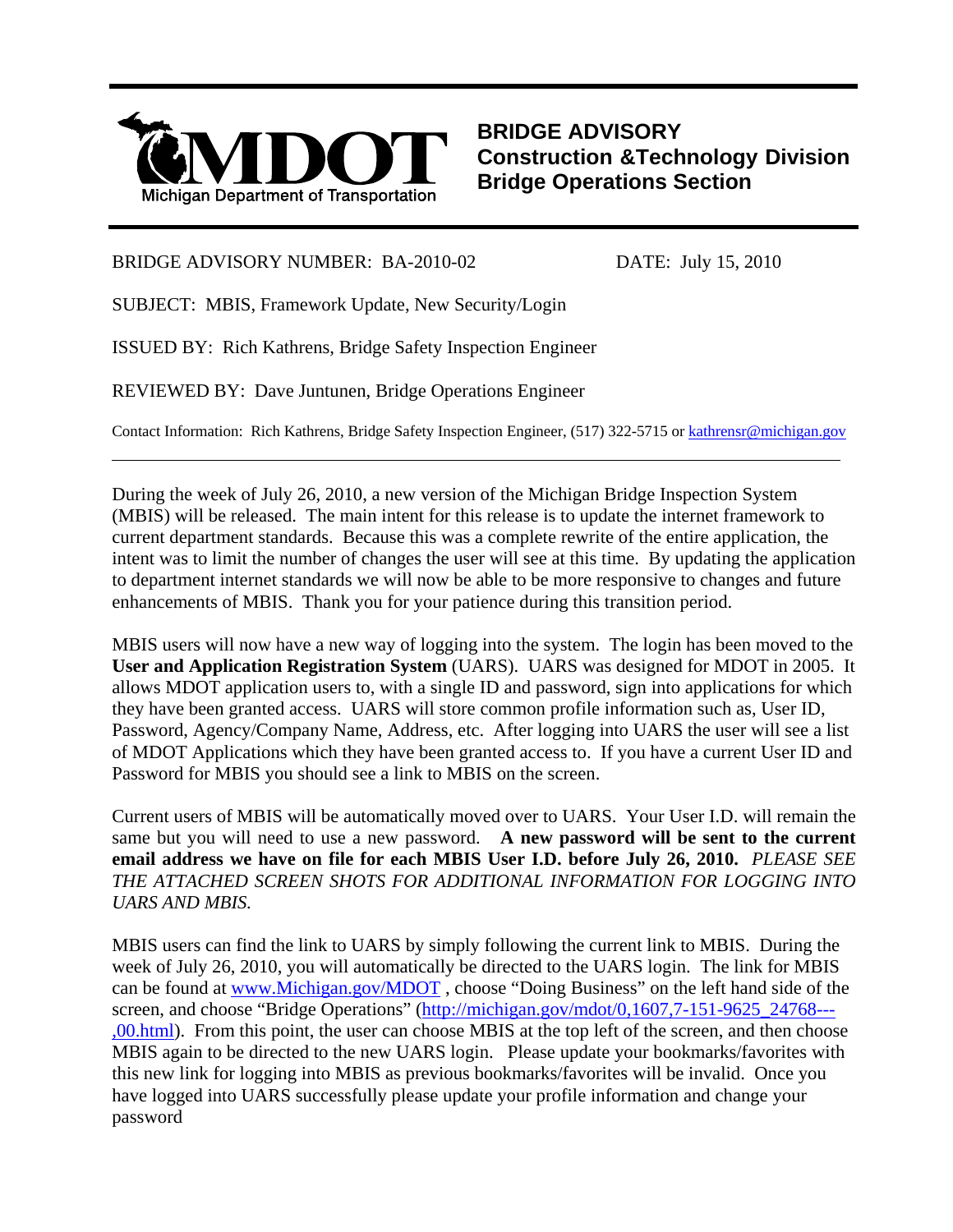If you do not have a current login for MBIS please contact Rich Kathrens (517) 322-5715, [kathrensr@michigan.gov](mailto:kathrensr@michigan.gov) to receive a new link to create a NEW user. After creating a new user, a request for access to MBIS will be sent to the MBIS Program Administrator for approval. Once approved, the user will see MBIS as an available application after logging in to UARS.

If you are having problems with logging into the UARS system or while using the MBIS application please contact:

Rich Kathrens (517) 322-5715, [kathrensr@michigan.gov](mailto:kathrensr@michigan.gov) or Susanta Basak (517) 241-4062, [basaks@michigan.gov](mailto:basaks@michigan.gov)

Additional information regarding UARS can be found by clicking on the "Login Help" at the top of the login screen ([https://wastest.mdot.state.mi.us/logindev/help/UARS\\_user.pdf](https://wastest.mdot.state.mi.us/logindev/help/UARS_user.pdf)).

After successfully logging into UARS and clicking on MBIS, the user will be taken to the new MBIS home screen. As a user of MBIS, you can update your credentials by choosing "User Profile" on the left hand side of the screen. The MBIS home screen is also the location where the user will find their "Bridge List." After clicking on "Bridge List", the user can navigate though the MBIS application in the same manner as the current version.

There have been no changes to the Field Application of MBIS. Therefore, continue to use the program as you normally would. If you have downloaded structures to be used in the field, they can remain on the laptop and the new inspection data should still upload after July 19, 2010.

### **Future Changes and Enhancements**

As a result of the MBIS User Group and the recent MBIS questionnaire, several changes and improvements have been suggested. For those of you who have suggested improvements thank you for your comments. Up to this point we were not able to make significant changes to the application until it had been updated to department standards. We are currently working on incorporating enhancements into MBIS and hope to have most of these improvements incorporated around February 2011.

We are also working on moving the Michigan Bridge and Reporting System (MBRS) over to the UARS area. Therefore, when you log into UARS you will see both MBIS and MBRS applications for your use.

If you have any additional comments for improvement please contact Rich Kathrens at (517) 322- 5715 ([kathrensr@michigan.gov](mailto:kathrensr@michigan.gov)).

The following pages (3 through 7) are screen shots which will provide additional guidance for locating the new version of MBIS and logging into the UARS system.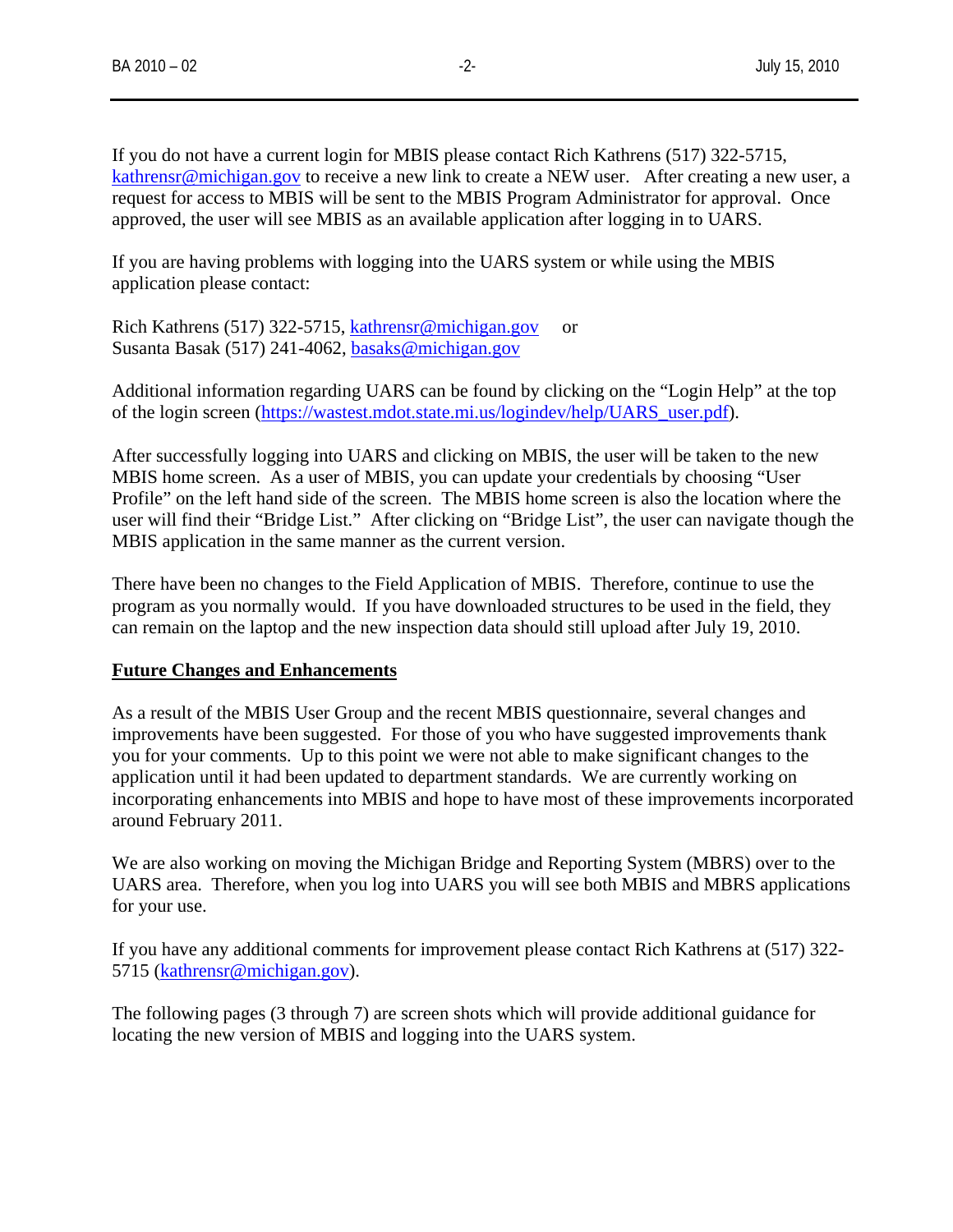## **NEW PASSWORD for access to UARS**

You should receive and email containing UARS password. If you do not receive an email by July 26, 2010, please contact Rich Kathrens at 517-322-5715 [\(kathrensr@michigan.gov\)](mailto:kathrensr@michigan.gov). An example of this email is shown below:

| Mail From: <mdot-uars-admin@michigan.gov></mdot-uars-admin@michigan.gov>                                                                                                                                                                                                                                                                 |  |  |  |  |
|------------------------------------------------------------------------------------------------------------------------------------------------------------------------------------------------------------------------------------------------------------------------------------------------------------------------------------------|--|--|--|--|
| Edit View Actions Tools Window Help<br>File                                                                                                                                                                                                                                                                                              |  |  |  |  |
| <b>X</b> Close G Reply · G Forward · 曾 · 2 · 2 · 图 日<br>$00 \text{ kg}$<br>Ħ<br>師                                                                                                                                                                                                                                                        |  |  |  |  |
| Mail<br>Properties Personalize Message Source                                                                                                                                                                                                                                                                                            |  |  |  |  |
| From: <mdot-uars-admin@michigan.gov><br/>07/15/2010</mdot-uars-admin@michigan.gov>                                                                                                                                                                                                                                                       |  |  |  |  |
| To: Kathrens, Richard                                                                                                                                                                                                                                                                                                                    |  |  |  |  |
| <b>Subject: Your New Password</b>                                                                                                                                                                                                                                                                                                        |  |  |  |  |
| Hi Richard,<br>Your request for a new password to your MDOT user account was received. If you did not make the request, please contact the system administrator<br>below immediately.<br>You must use the link below to login to your MDOT user account with your new password. Once you are logged in, you must change your password by |  |  |  |  |
| navigating to your profile and entering in a password of your choice that you can remember but others will find hard to guess.<br>https://wastest.mdot.state.mi.us/logindev/userLogin.do?securityCode=5HLH                                                                                                                               |  |  |  |  |
| Your system-generated password is: q5seZCl1.                                                                                                                                                                                                                                                                                             |  |  |  |  |
| You will need the link below for future logins once your password is changed.                                                                                                                                                                                                                                                            |  |  |  |  |
| https://wastest.mdot.state.mi.us/logindev/userLogin.do                                                                                                                                                                                                                                                                                   |  |  |  |  |
| System Administrator<br>User And Application Registration System<br>MDOT, Lansing, MI<br>E-mail: MDOT-UARS-Admin@michigan.gov                                                                                                                                                                                                            |  |  |  |  |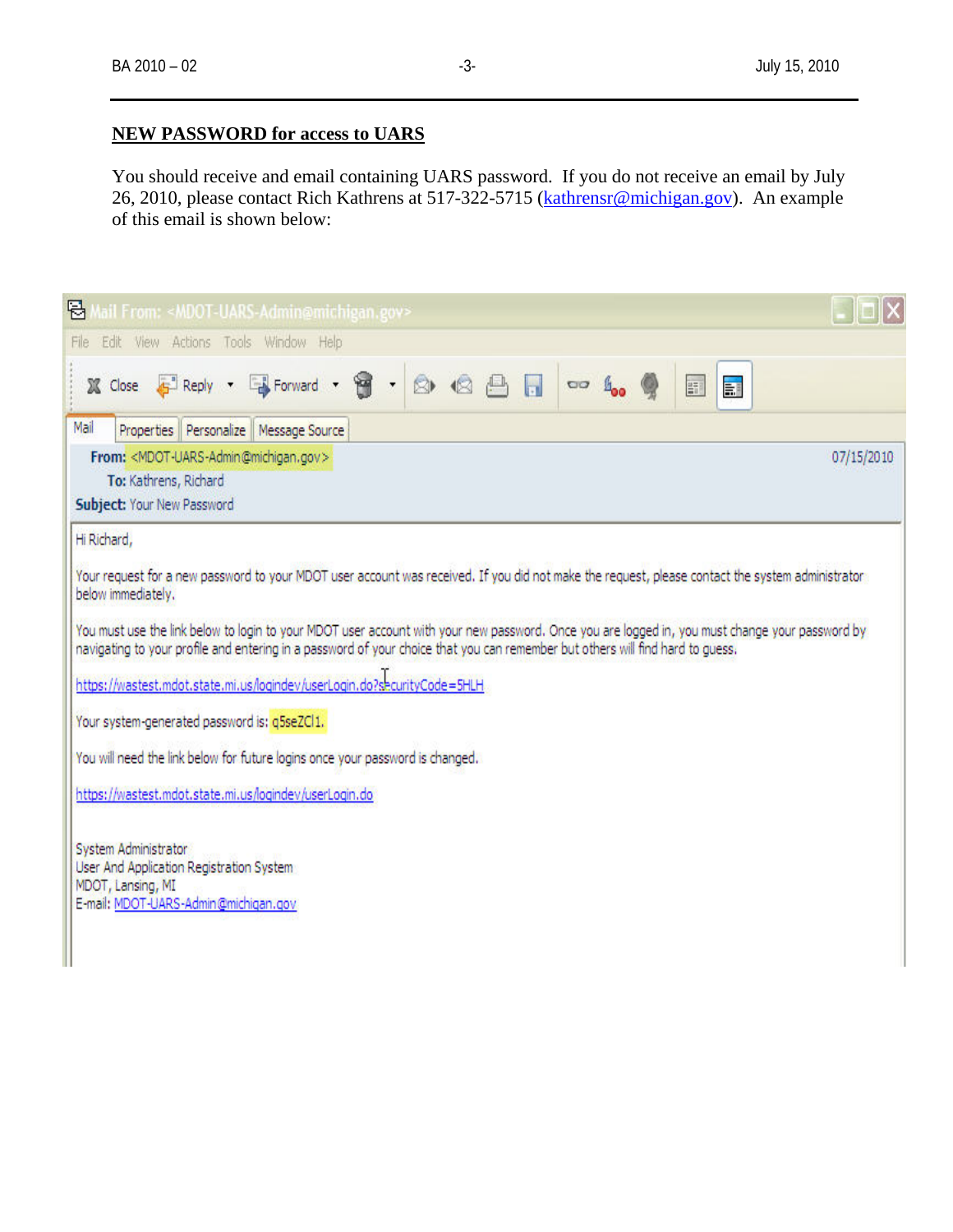

**To Access New Version of MBIS, follow existing links to gain access to UARS**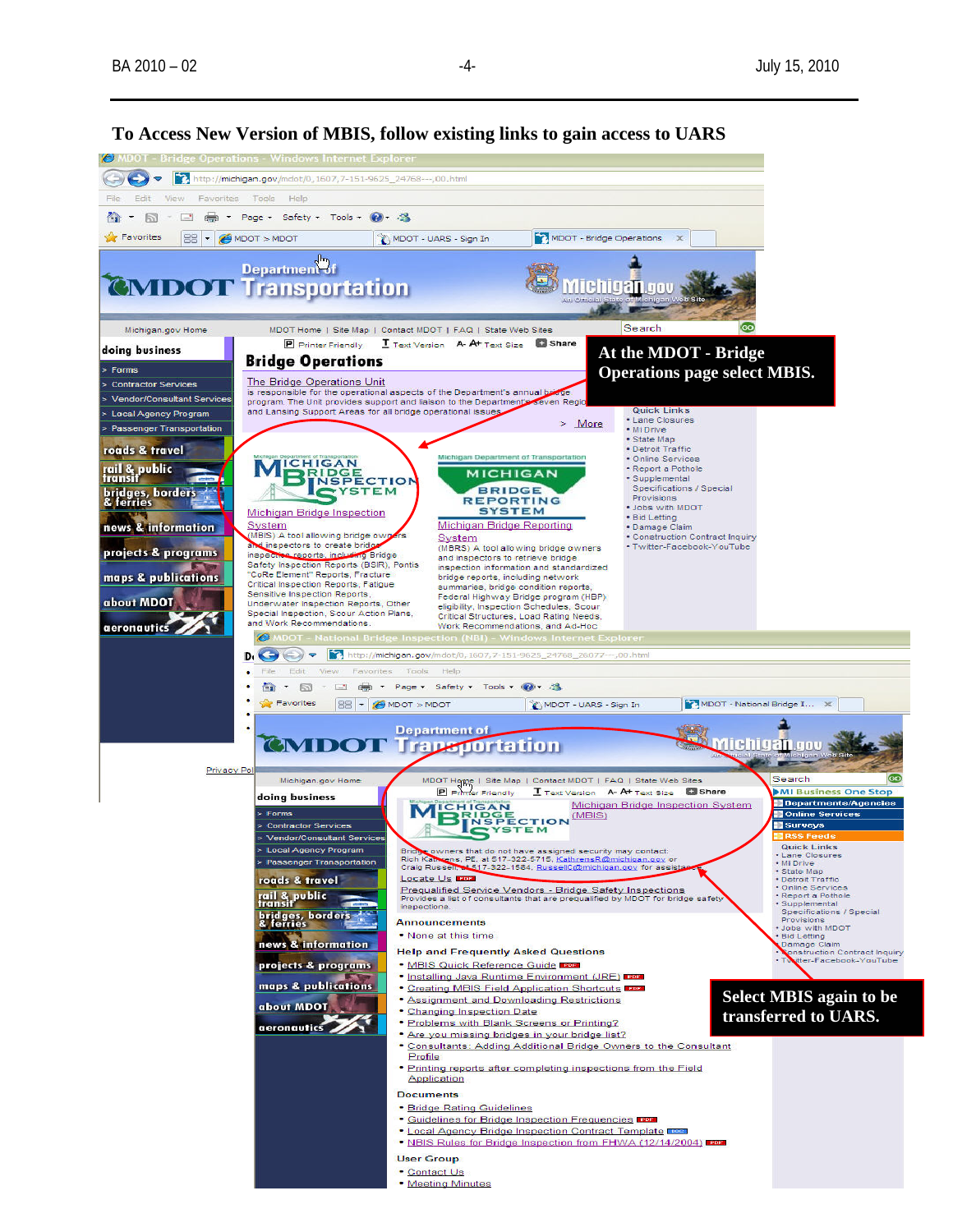6 MDOT - UARS - Sign In - Windows Internet Explorer https://wastest.mdot.state.mi.us/logindev/userLogin.do?registerCode=MU1NQjJNTSAzSU1TTQ  $\sqrt{2}$ File Edit View Favorites Tools Help ☆ • 同 - □ 扁 - Page - Safety - Tools - @ - 名 Department of **Michigangov**  $\mathbb{C}_{\text{short}}$ Transportation Michigan.gov Home **User and Application Registration System Existing Users of MBIS can use their current User**  Sign In MDOT business syst **THOUTS Id access UARS. Temp**  User ID: Mon - Fri: 6:00 a.m. - 11:30 p.m. **password is mbis1234**  Password: Weekend: 24 hours Forgot your password? Sign In | Reset No account? Create new account. **NEW Users of MBIS need to Login/Application Support: contact:**  Click "Support Contacts List" below to see the list of applications and contact information. Support Contacts List **Rich Kathrens (517) 322-5717 kathrensr@michigan.gov** Michigan.gov Home | Login Help State Web Sites<br>Privacy Policy | Link Policy | Accessibility Policy | Security Policy<br>Copyright® 2004 - 2008 State of Michigan C MDOT - UARS - Welcome - Windows Internet Explorer  $\sqrt{2}$ File Edit View Favorites Tools Help Safety - Tools - 2 **Edit your UARS profile Bridge Operations** MDOT - UARS - Welcome X **information here. After logging into UARS a**  Transportation **Michigangov list of programs that you**  CADOT **have been granted access**  Michigan.gov Home UARS Home | Your Profile | MDOT Home | Login He **too will be available. MDOT Systems** The list below shows the MDOT application(s) to which you have secured access. Click on the link in the Name column to **Click on MBIS to access**  access the application. Use the Y these to change any of the identifying information tied to your account **the application.**  (such as password, phone number, etc...). **Application Name Description Access Status MBIS** Michigan Bridge Inspection System Approved Michigan.gov Home | UARS Home | Your Profile | MDOT H Login Help | State Web Sites Letter Telley | Accessibility Policy | Security Policy<br>Copyright® 2004 - 2008 State of Michigan

New Login System for gaining Access to MDOT programs, which include MBIS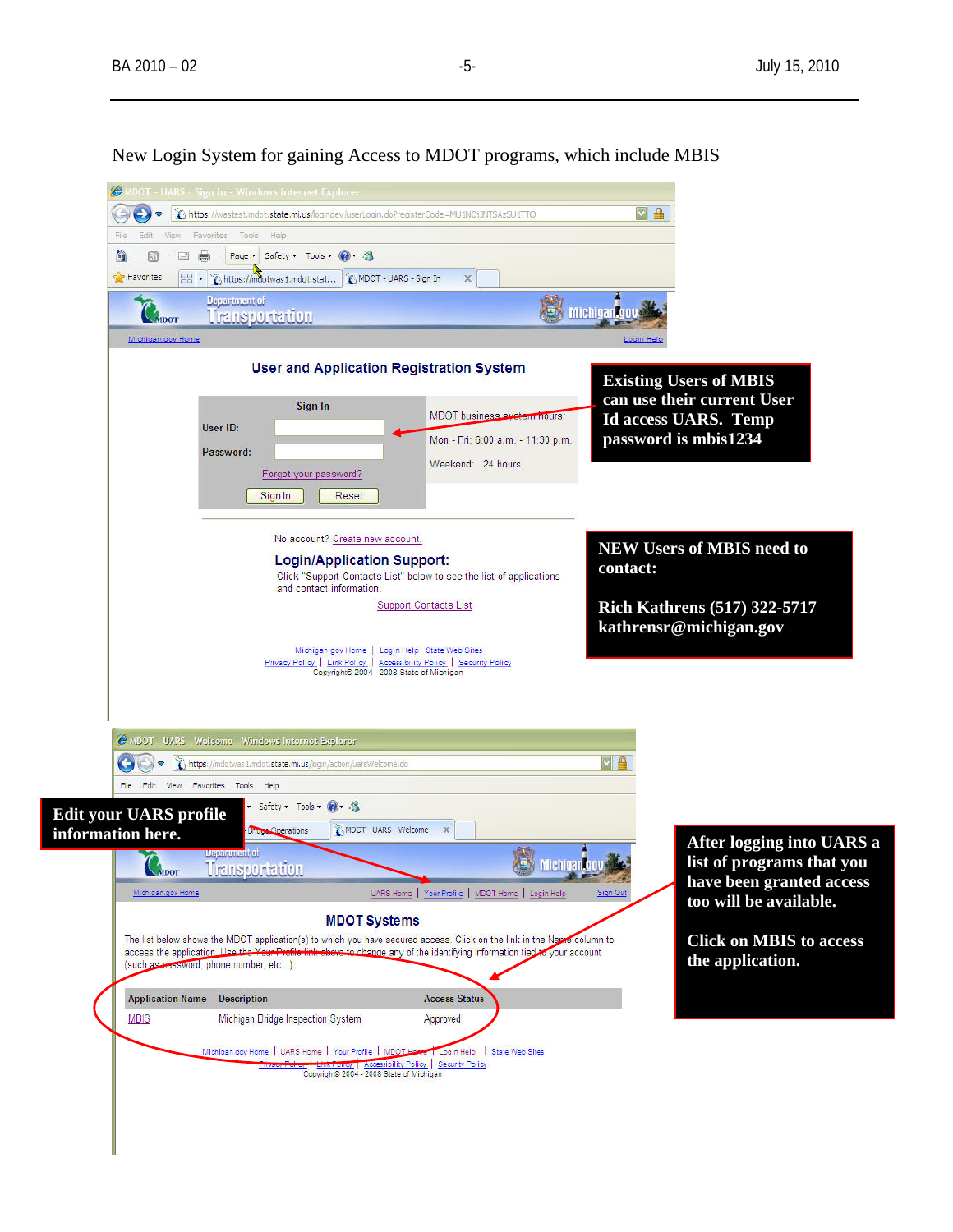# Your UARS Profile Screen

|                        | Department of<br>Uransportation                                                                                          | <b>Michigan</b>                                                                                                                           |
|------------------------|--------------------------------------------------------------------------------------------------------------------------|-------------------------------------------------------------------------------------------------------------------------------------------|
| Michigan.gov Home      |                                                                                                                          | UARS Home   Your Profile   MDOT Home   Login Help<br>Sign Ou                                                                              |
| = Required Fields.     | Your MDOT Account\Profile<br>Your account profile is listed below. You may change your account information if necessary. |                                                                                                                                           |
| * First Name:          | Richard                                                                                                                  | This information will be used to personalize the                                                                                          |
| * Last Name:           | Kathrens                                                                                                                 | messages sent by the system.                                                                                                              |
| * User ID:             | kathrensr                                                                                                                | Must be eight or more characters.                                                                                                         |
| $*$ E-mail:            | kathrensr@michigan.gov                                                                                                   | Must be a valid e-mail address. Otherwise, your<br>registration will fail. The dual e-mail fields are enforced<br>for cross verification. |
| <b>Re-type E-mail:</b> | kathrensr@michigan.gov                                                                                                   |                                                                                                                                           |
| * Password:            |                                                                                                                          | Must be eight characters or more with at least one<br>numeric. The dual Password fields are enforced for<br>cross verification            |
| * Re-type Password:    |                                                                                                                          |                                                                                                                                           |
| * Address Line 1:      | 8885 Ricks Rd                                                                                                            | This information is used to send sensitive personal<br>information by mail.                                                               |
| <b>Address Line 2:</b> |                                                                                                                          |                                                                                                                                           |
| City:                  | Lansing                                                                                                                  |                                                                                                                                           |
| State:                 | Michigan                                                                                                                 |                                                                                                                                           |
| <b>Zip Code:</b>       | 48909                                                                                                                    |                                                                                                                                           |
| * Telephone:           | 5715<br>322<br>517<br>Ext:                                                                                               | These fields must be all numeric characters. The Zip<br>Code must be five numbers in length. Both telephone                               |
| Fax:                   |                                                                                                                          | and fax numbers are formated as "999 999 9999".                                                                                           |
| * Security Question:   | Favorite Sport                                                                                                           | This information is used to verify your identity if you                                                                                   |
| * Your Answer:         |                                                                                                                          | forgot your password. Please make your answer<br>memorable for you but hard for others to guess!                                          |
| = Required Fields.     |                                                                                                                          | After updating your password and<br>information click on "Update"                                                                         |
|                        | Update                                                                                                                   | Then click on UARS Home to return for<br>access to MBIS                                                                                   |